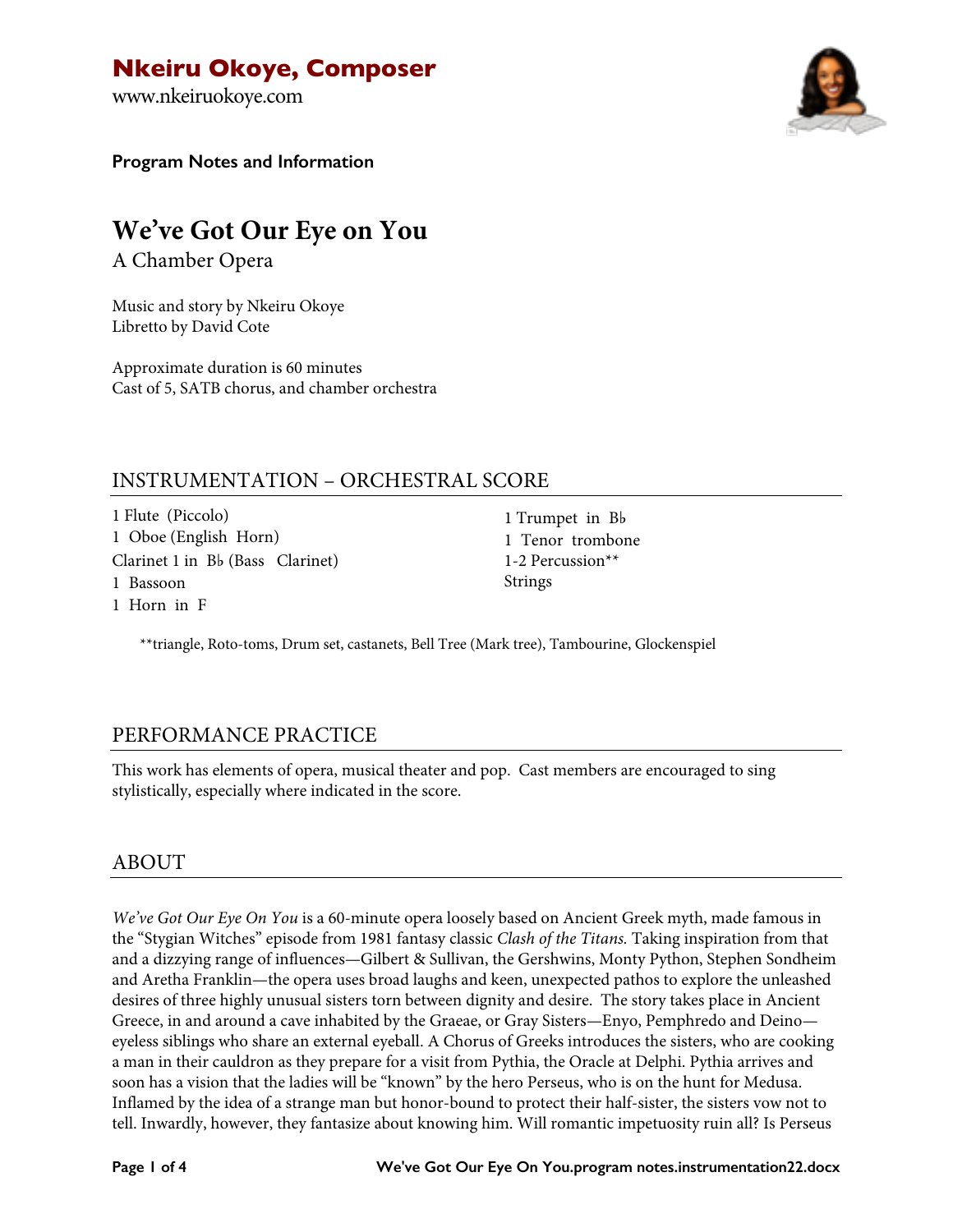*Program notes for We've Got Our Eye On You*

hunter or prey? Mixing broad feminist comedy with elegant, witty songwriting, the opera explores and critiques notions of heroism, chastity and the phenomenon of "hooking up."

NOTE: The development of *We've Got Our Eye On You* received funding from OPERA America's Opera Grants for Female Composers program, supported by the Virginia B. Toulmin Foundation.

CAST

### **SATB Chorus**

\* Colorblind casting is encouraged. The role of Pythia gains interpretive insights when performed by an African American mezzo or soprano 2 who has experience with performance practices of traditional African American churches and jazz.

# CHARACTER DESCRIPTIONS

**CHORUS**. This is a group of Greeks commenting on the action, clarifying plot points or offering a moral. They worship Pythia (acting as her backup singers) but regard most of the other characters with cynicism and/or amusement.

**THE GRAEAE (THE GRAY SISTERS).** According to myth, the Graeae were three gray haired hideous hags; but some writers called them beautiful as swans. We decided to go with a younger characterization, so feel free to play them like modern young women: sassy, bossy, neurotic and so forth. They are blind, but they share an external eyeball. So they are both vulnerable and fearsome.

**ENYO**. Her name mean "destroyer of cities." She's the oldest sister, the bossy, and impatient one. Tough and martial, she likes fighting and laying waste to cities. She's also the most sexually aggressive of the sisters, although this comes from having been burnt in love.

**DEINO**. Her name means "horrified dread." The middle sister. Deino dreams of gaining more worldly experience, and is sick of living in ignorance. She tends to be sarcastic and sassy, and likes to play head games with others.

**PEMPHREDO**. Her name mean "alarm." The youngest of the three, Pemphredo is naïve, easily confused but also devious. She has a naturally scratchy, unpleasant voice, which her sisters tease her about. Due to getting picked on, she aspires to be as cool as her sisters.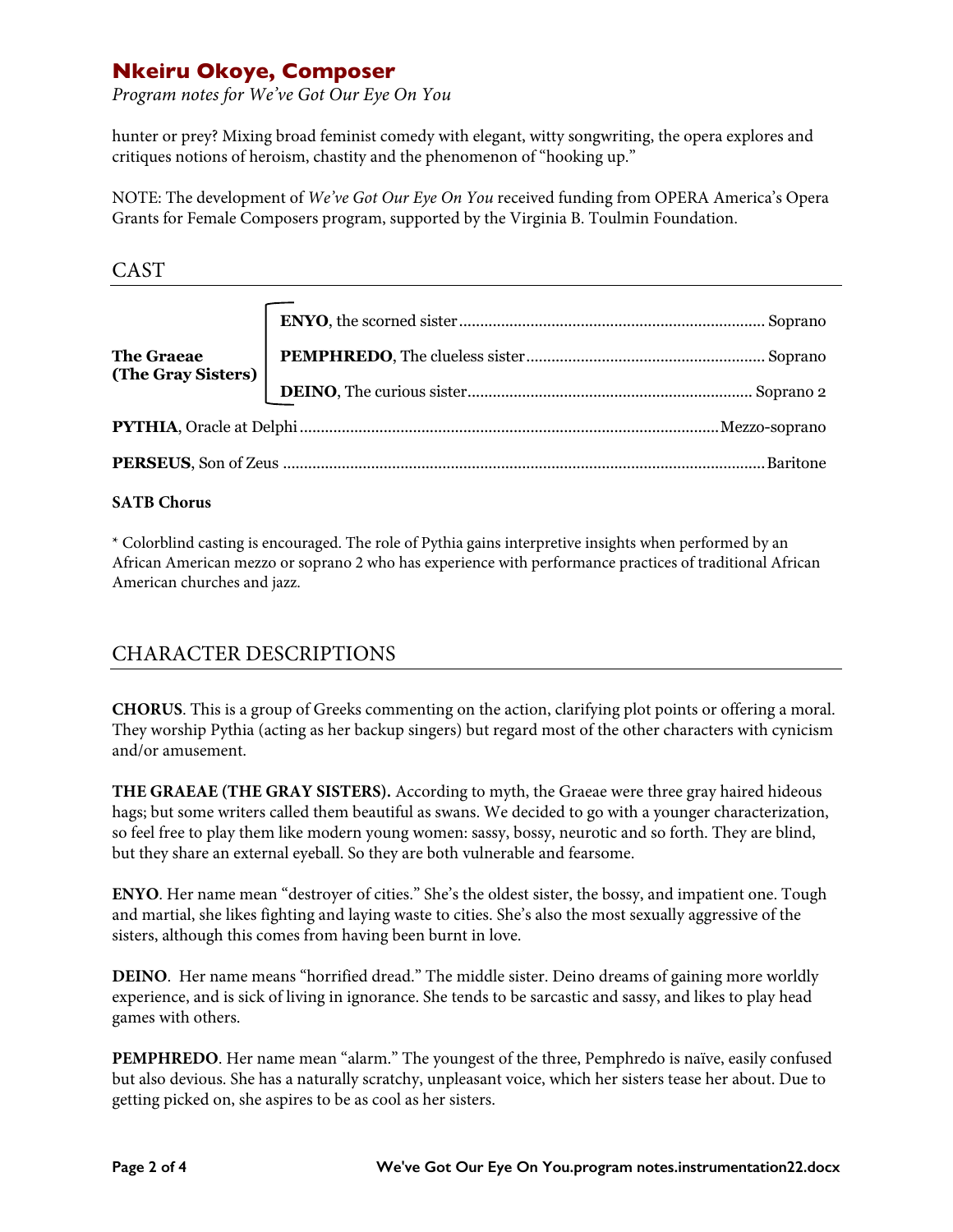*Program notes for We've Got Our Eye On You*

**PYTHIA**. Also known as the Oracle at Delphi, the Pythia is the priestess who lives in the Temple of Apollo on the slopes of Mount Parnassus. The Delphic Oracle was famed for her prophecies, sought by kings and demigods. While receiving a prophecy, she goes into a trippy trance. Our Pythia is a fabulous diva. She's cool, sardonic, worldly, not impressed by anyone's attitude, especially the arrogant hero Perseus. With the Gray Sisters she reveals her indulgent, maternal side, even though she disapproves of the girls' poor impulse-control. If Pythia lived in our world, she'd be a beloved jazz diva, like a cross between Whoopi Goldberg and Zsa Zsa Gabor.

### SCENE BREAKDOWN

### **Scene 1: Wasteland outside of Tartarus, cave interior visible**

A Chorus of Greeks enters to introduce the Gray Sisters, who stir a large cauldron that contains a notquite-dead man. They sing a cooking song. Pythia, the Delphic oracle, visits the Sisters for lunch. She brings gifts: a new set of armor for Enyo, whose boyfriend is Ares, the god of war; licorice root to soothe Pemphredo's harshly scratchy voice; and wine for Deino, who enjoys a little nip. Suddenly, the oracle prophesizes that a hero is coming to find out the whereabouts of their sister, the Gorgon Medusa. Pythia notes that he will bear the mark of Zeus and will be "known" to all three. The news inspires Deino and Pemphredo, who have never known a man (besides as lunch) to fantasize about having one: Deino with lustful passion, and Pemphredo with clueless curiosity.

### **Scene 2: Outside the cave**

Perseus enters in search of the Gray Sisters, noting that he plans to use heavy flirtation to get information out of them. Pythia appears and predicts that it is he—not the Sisters— who will be seduced. Perseus scoffs at this. He is madly in love with Andromeda, his love back home, and would have to be drunk to dote on another (and he never drinks)... although, he admits, he does have a thing for women in armor. Before entering the cave, Perseus disguises himself, covering his mark of Zeus.

#### **Scene 3: Inside the cave**

While Deino and Pemphredo are out checking the mantraps for fresh ingredients, Perseus discovers Enyo alone in the cave. He is drawn to her new form-fitting armor, and she seizes the change to repay Ares' latest indiscretion. Feeling empowered by her conquest, Enyo leaves to destroy a city, and Perseus laments his infidelity. Meanwhile, Pemphredo, just outside the cave, ingests Pythia's throat remedy and sings a few notes, marveling at her new sound. Perseus mistakes her voice for that of Andromeda who, he thinks, followed him. He confesses that he forgot her for a moment and agrees to blindfold himself, as punishment before she comes to him. Following their interlude, Pemphredo speaks in her natural shriek. Perseus, realizing he's been duped, removes his blindfold, but not in time to catch Pemphredo sneaking out the door. Perseus curses himself, then is startled when Deino enters, carrying the eye. Trying to comfort the distraught stranger, Deino offers him a taste of her wine, calling it party juice. Perseus, never having imbibed wine, drinks it in one gulp and becomes intoxicated and puts the moves on Deino, who also can't resist.

### **Scene 4: Inside and outside the cave**

Shortly after, Perseus wakes up next to Deino. She is smitten, but he rebuffs her, prompting Deino to muse about (possibly) feeling used. Perseus turns over in his sleep, accidently revealing the mark of Zeus. Deino rushes to tell her sisters, both of whom report similar encounters. Outraged, the sisters decide to confront Perseus, only to discover that he has their eyeball and will return it only if they reveal Medusa's